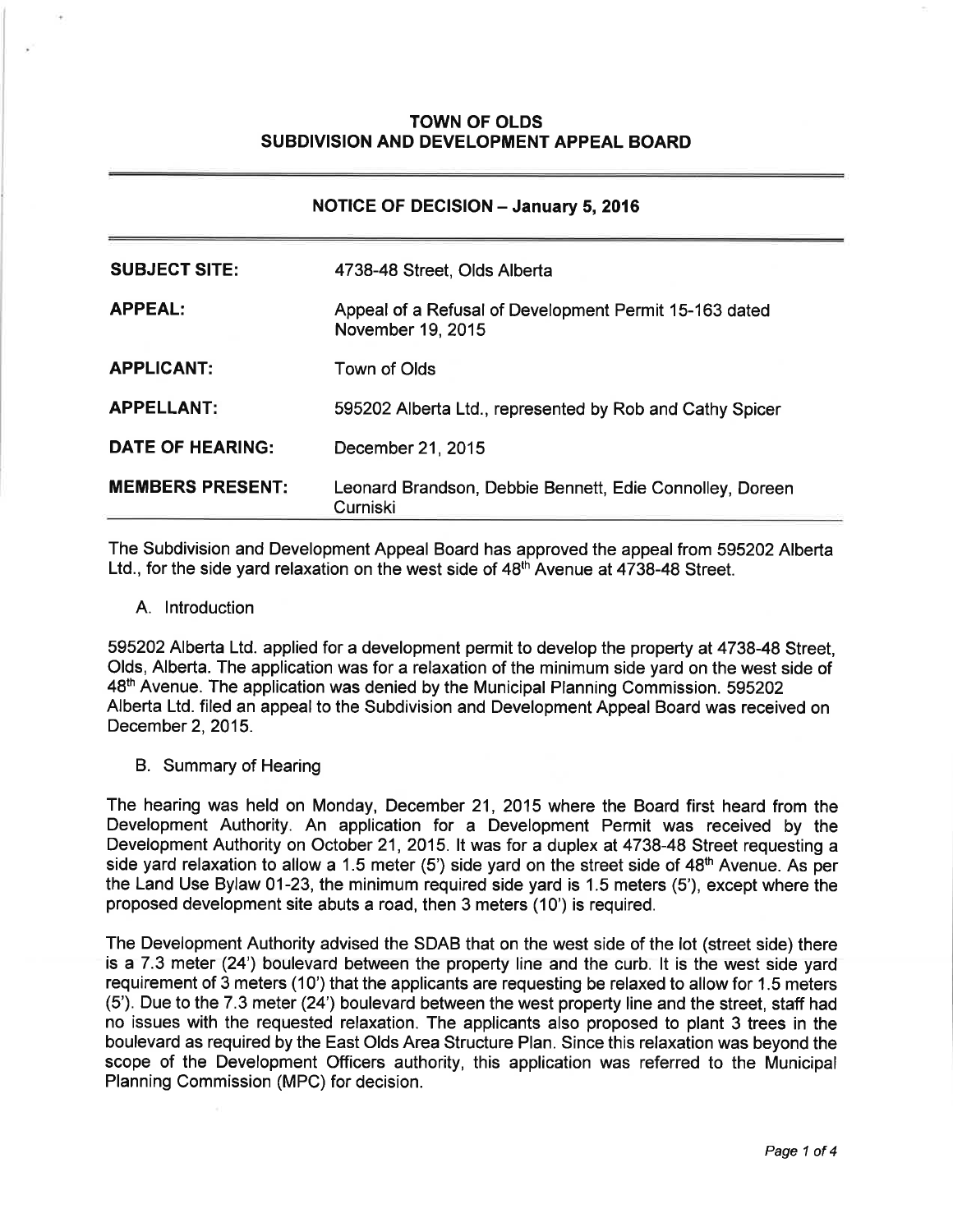The application was presented to the Municipal Planning Commission on November 19, 2015 with a staff recommendation for approval of the duplex with a west side yard relaxation to allow 1.5 meters (5') as this relaxation would not unduly interfere with the amenities of the neighbourhood, or materially interfere with or affect the use, enjoyment or value of the neighbouring parcels of land, and that the requested relaxation does not impact residents orTown operations.

The Municipal Planning Commission refused the application as they concluded the 1.5 meters (5') side yard relaxation was unnecessary.

After hearing the Development Authority, the SDAB members asked the Development Authority two questions: Are other developments in line with the same meters of property line to curb to the north of the property in question? The air photo in the Development Authority's submission shows that there is the same boulevard to the north as well. The second question was who owned the boulevard. The SDAB was advised that the boulevard is owned by the Town of Olds as it is part of the road allowance.

The Appellant, 595202 Alberta Ltd., and its agents, Rob and Cathy Spicer, were in attendance and gave a presentation.

595202Alberta Ltd. indicated that they did not attend the Municipal Planning Commission meeting and once they received the notice of refusal found the reason for refusal to be very general and vague.

The Appellant advised the SDAB that the lot they propose be developed with a side by side duplex is 50' x 120' and is designated as R2 - General Residential District. The side by side duplex is 40' W and 50' L where the east side of the building fits within the 1.5 meters (5'). The west side yard does not abut to a road or sidewalk, but a 24' boulevard that is located along the entire side of 48<sup>th</sup> Avenue. The boulevard is identified in the East Olds Area Restructure Plan as a boulevard where trees are to be planted.

The Appellant believes there is room on the corner lot to provide a 1.5 meters (5') relaxation as there is 29' total from the side of the building to the curbside. ln other developments, the Appellant understands where a 3 meter (10') setback is necessary, but given that there is already 7.3 meters (24') to the edge of the property line from the road, there are still very good sightlines.

The existing boulevard was previously used as a gravel driveway that the Appellant would turn into a green space, at their expense, to be consistent with East Olds Area Redevelopment Plan. The Appellant noted that they have had five previous project builds in East Olds on properties where the dwellings were either party houses or condemned. The Appellant believes that those projects have been a big improvement and hopes that East Olds benefits from that. None of the projects have been built as rental properties, but homes to purchase that will ultimately contribute to the tax roll.

Through a question, SDAB members confirmed that the Appellant purchased the property without knowing whether or not a relaxation could be granted. Members then asked the Appellant what the scenario would look like if the relaxation does not become approved. The Appellant noted that further expenses such as a redesign would have to occur. Further to that, the duplex would then become a 50' by 17' unit that will be small and narrow and will eliminate an upstairs bedroom (bringing the total down to two) that is critical for the target markeVdemographic the Appellant is after.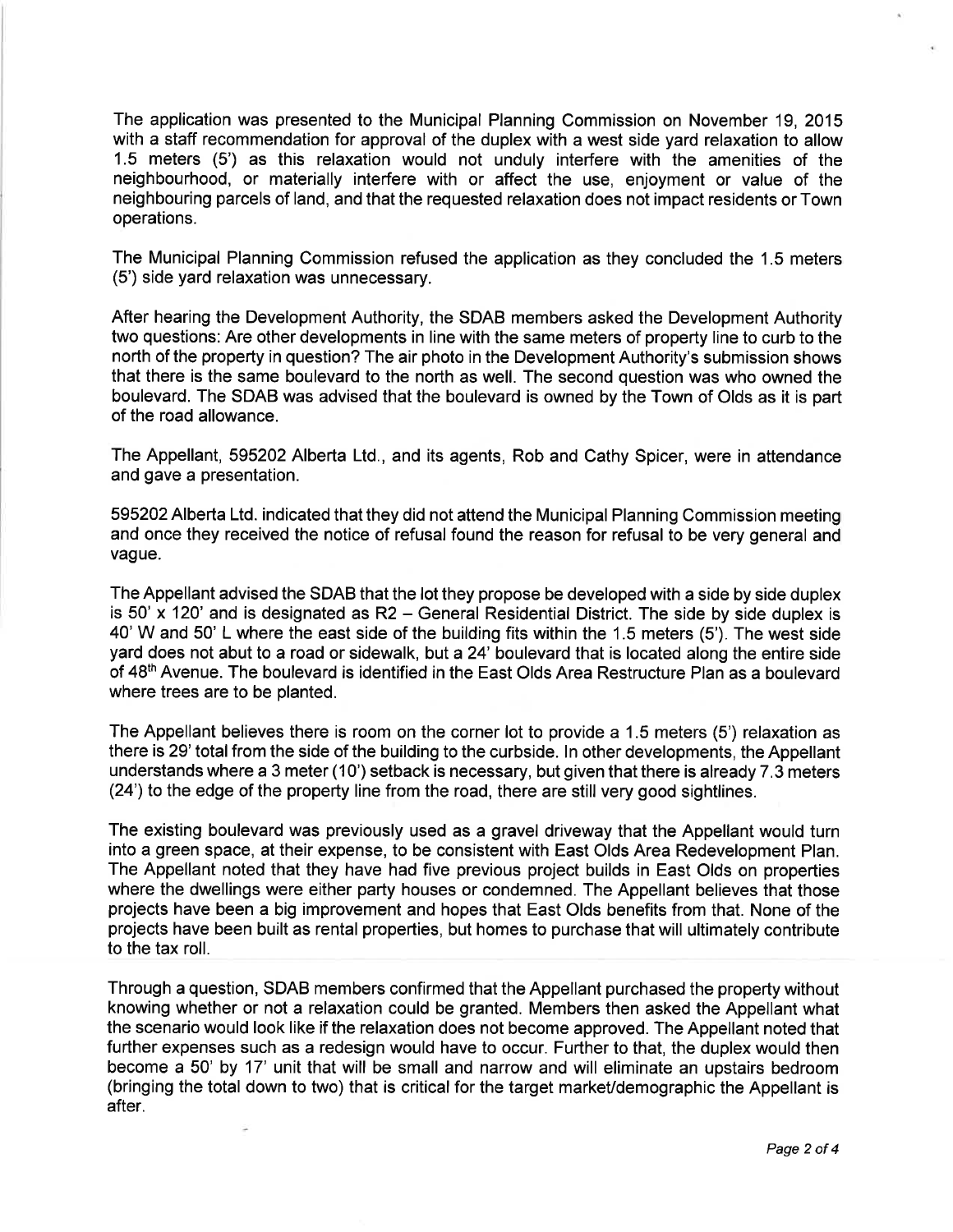The public notice for the hearing was placed in the December  $16<sup>th</sup>$  Olds Albertan newspaper edition and the notice was circulated to four adjacent landowners. During the hearing, there were no other members of the public who spoke in support or opposition to the application.

## C. Decision

The Subdivision and Development Appeal Board approves the appeal from 595202 Alberta Ltd. A development permit for the construction of a duplex on the subject property at 4738-48 Street is approved with a variance to the west side yard from the 3.0 meters specified in the Land Use Bylaw to 1.5 meters (5') as requested by the applicants. The west side yard is the yard abutting the west side of 48<sup>th</sup> Avenue. The development permit is approved and the variance granted for the following reasons:

- The SDAB notes that a
	- $\circ$  the Development Authority recommended that the variance to the side yard be approved; and
	- o the Appellant has worked with the Development Authority to comply with the Land Use Bylaw as well as the East Olds Area Redevelopment Plan.
- The SDAB does not agree with the conclusions of the MPC that the variance in the side yard is not required. The SDAB heard from the 595202 Alberta Ltd. about how the proposed development would need to be modified if the relaxation to the side yard is not granted. The SDAB is satisfied that even with a reduction in the side yard of the property the adjacent boulevard will adequately bufferthe development from the adjacent roadway. The SDAB is satisfied that the requested relaxation will not impact on other town residents or Town operations. Finally, the SDAB is satisfied that the proposed development is in keeping with the character of development anticipated by the East Olds Area Redevelopment Plans. For all of these reasons the SDAB has concluded that the development with the reduced side yard will not unduly interfere with the amenities of the neighbourhood, or materially interfere with or affect the use, enjoyment or value of the neighbouring parcels of land. a

This decision is approved subject to the following conditions:

- 1. The development must be constructed in accordance with the approved plans and conditions. Any revisions to the approved plans (including non-completion of the development) must be submitted for approval to the Development Authority. The approved plans are attached.
- 2. Relaxation of the minimum side yard requirement to allow 1.5 meters on the west side
- 3. A development agreement must be entered into with the Town for the requirement of west boulevard landscaping, as required in the East Olds Area Redevelopment Plan prior to com mencement of construction.
- 4. Four (4) on-site parking stalls shall be provided
- 5. Final grading of the lot must:
	- (a) be in accordance with the geodetic grades shown on the approved site plan;
	- (b) direct surface water drainage away from the building to the street and the rear of the lot; and